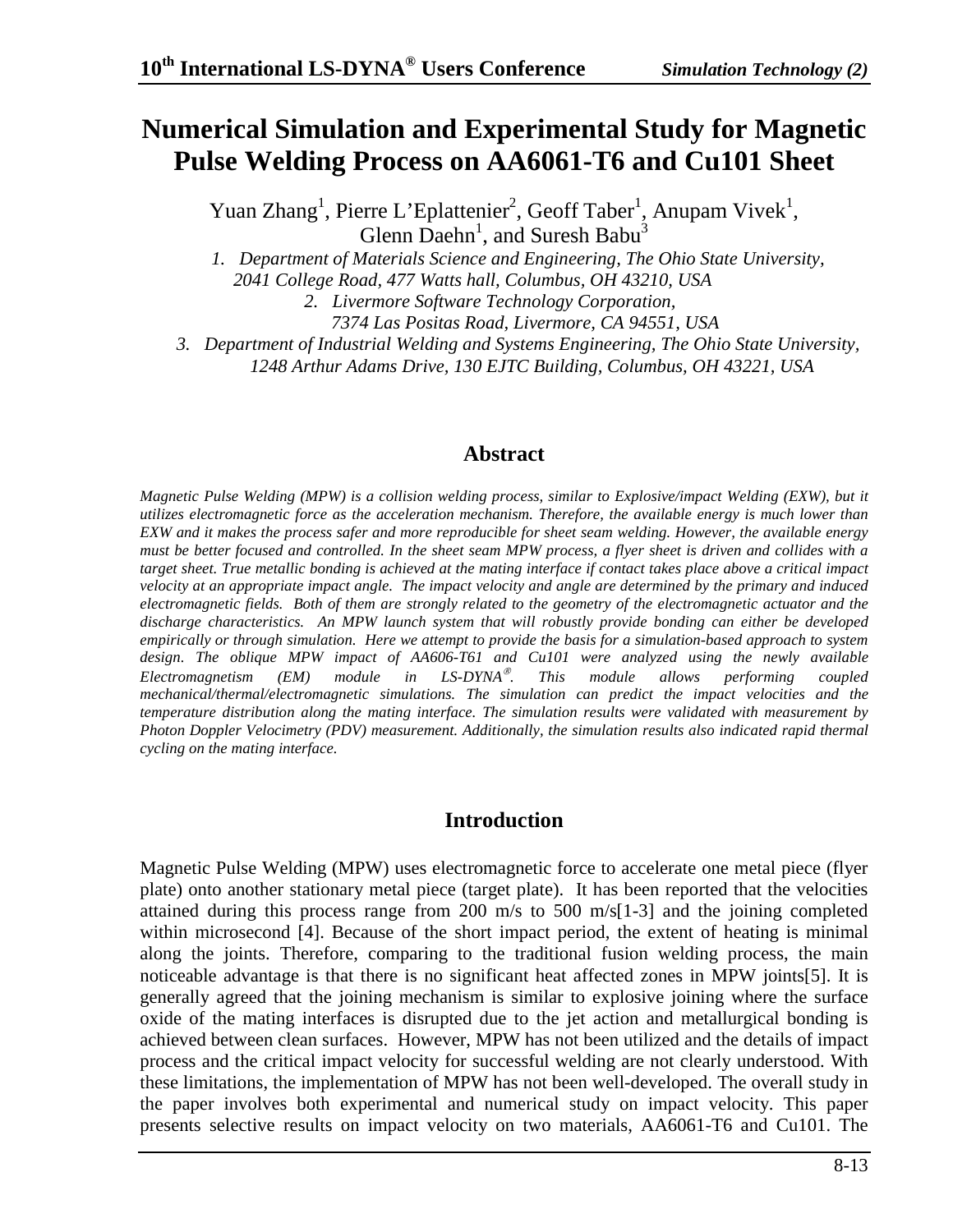Photon Doppler Velocimetry (PDV) was used to measure the impact velocity and the Electromagnetic (EM) module in LS-DYNA® was used to simulate MPW process.

It is known that a moving surface produces Doppler shifted light and once it combines with the incident light, they produce beat frequency. The beat frequency is proportional to the velocity of the moving surface. Therefore, by measuring the beat frequency, the velocity of the free moving surface can be analyzed. Recently, Strand[6] and the co-works introduced a new method of measuring the velocity of free surfaces with exceptional temporal resolution by PDV. The system includes optic lasers and high-speed oscilloscopes as shown in Figure 1. The technique provides sub-micron displacement resolution, temporal resolution in the nanosecond range, and it is straightforward to collect at multiple locations with several channels. Maximum measurable velocity depends upon the speed of the oscilloscope and instrumentation. We modified and packaged PDV into MPW process. The built-up PDV at OSU can measure four independent velocity channels at the range from zero to about 775m/s over a period of up to 2ms. This can correspond to a displacement of about 1.5m for the maximum speed acting over 2ms duration. For MPW, the typical measured displacements are on the order of centimeters.



Figure 1 Schematic diagram of PDV system. The arrows indicate the direction of the incident and reflection beam.

MPW is a transient impact process which involves mechanical, thermal and electromagnetic properties. Conventional FEM based approaches could not solve the coupled mechanical, thermal and electromagnetic problem. By the EM module[7, 8] developed in LS-DYNA, the MPW process could be studied.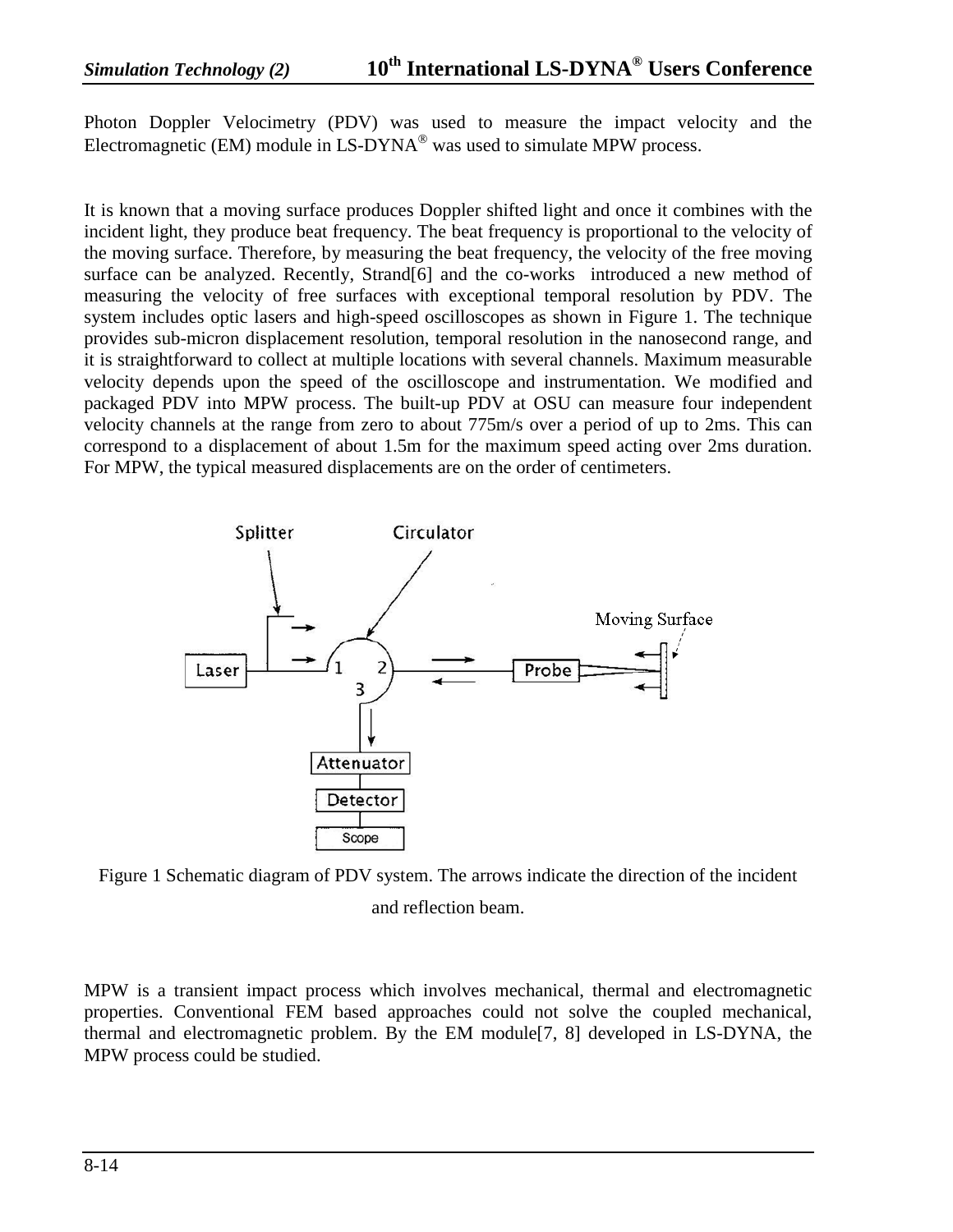# **Materials and Pre-flanged MPW Experiment**

In this paper, we studied AA6061-T6 and Cu101 for MPW, because they have high electric conductivity and good weldability. The material properties are listed in Table 1. MPW technology on these materials will promote wide potential applications in automobile, marine and aerospace industries for the fabrication of the light structure components[9-11]. It is known that the impact angle and impact velocity are the two main parameters to make a successful welding. In order to simplify the problem, this paper focuses on the velocity study and the thermal cycle for the flying surface at  $45^{\circ}$  impact angle. The MPW setup is shown in Figure 2. When the actuator is discharged, the nearby bended flyer plate will accelerate and collide against the target plate. Both the flyer and the target plates have a square shape with a 152.4mm length. For the flyer plate, one edge was flanged to  $45^{\circ}$  with the bended length 12.7mm. The thickness for both target and flyer plate is around 0.5mm.

| Properties                                                                     | Actuator<br>(Cu101) | <b>Flyer Workpiece</b><br>$(AA6061-T6)$ | <b>Target Workpiece</b><br>(Cu101) |
|--------------------------------------------------------------------------------|---------------------|-----------------------------------------|------------------------------------|
| <b>Electrical Conductivity</b><br>$(10^6/\Omega)$ mm)                          | 0.0584795           | 0.0250627                               | 0.0584795                          |
| Mass Density $(g/mm^3)$                                                        | 8.94 $10^{-3}$      | $2.7 \cdot 10^{-3}$                     | 8.94 $10^{-3}$                     |
| Young's Modulus<br>(GPa or $10^9$ g/mms <sup>2</sup> )                         | 115                 | 68.9                                    | 115                                |
| Poisson Ratio                                                                  | 0.31                | 0.33                                    | 0.31                               |
| <b>Yield Stress</b><br>(MPa or $10^6$ g/mms <sup>2</sup> )                     | 195                 | 276                                     | 195                                |
| <b>Heat Capacity</b><br>$(J/g^oC \text{ or } 10^9 \text{mm}^2/\text{s}^{2o}C)$ | 0.385               | 0.896                                   | 0.385                              |
| <b>Thermal Conductivity</b><br>(W/mK or $10^6$ gmm/s <sup>3</sup> K)           | 391                 | 167                                     | 391                                |
| Melting Point $({}^{\circ}C)$                                                  | 1083                | $582 - 651.7$                           | 1083                               |

Table 1 Material Property of AA6061-T6 and Cu101[12]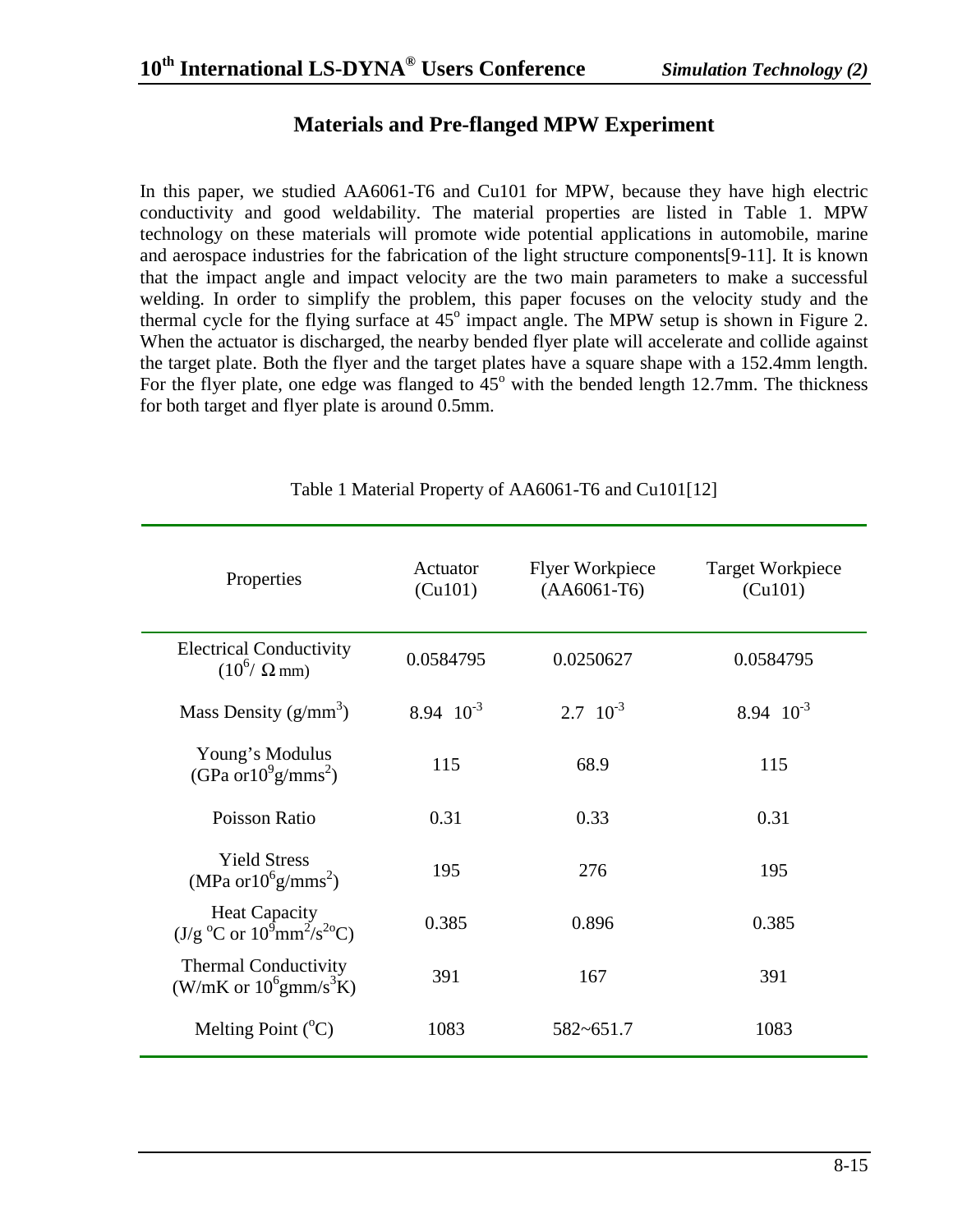

Figure 2 Sketch of the experimental setup of the pre-flanged MPW process. The pre-flanged angle for the flyer plate is around  $45^{\circ}$  and it is near to the actuator with certain standoff distance. At this moment, only the middle probe was used to measure the impact velocity. The other two probes will be used experimentally soon.

There are several adjustable process parameters for MPW, such as the discharge energy, the standoff distance and the overlap. We fixed the setup geometry and only changed the discharge energy level at 2.4kJ, 4.8kJ and 7.2kJ for both AA6061-T6 and Cu101. The PDV probes were packaged up into the MPW system to measure the impact velocity and induced current. The spot size of the incident infra-red beam is around 3mm and the initial distance between the flyer surface and the probe is 11.5mm. The beam reflecting surface was scratched in order to obtain scattered diffraction. The collected velocity data were analyzed by a subroutine in Matlab<sup>®</sup> software.

#### **Experiment Result and Discussion**

When the actuator is charged, the primary current inside of the legs generates an Eddy current in the nearby flyer plate. We used a Rogowsky coil coupled with the oscilloscope to capture the primary current signal for both AA6061-T6 and Cu101. The results are shown in Figure 3 and 4, which indicates that the primary current is a function of time. These current versus time profiles were used as the input current for the simulations in LS-DYNA. It was noticed that the primary currents for different discharge energy have similar period but different magnitude. The higher discharge energy generated a larger magnitude for the induced current. Figure 3, 4 also indicate that the primary current for AA6061-T6 plate is similar to the primary current inside of the Cu101 plate. However, the induced current for them are quite different. It is because Cu101 has a two times larger electric conductivity than AA6061-T6 as shown in Table 1.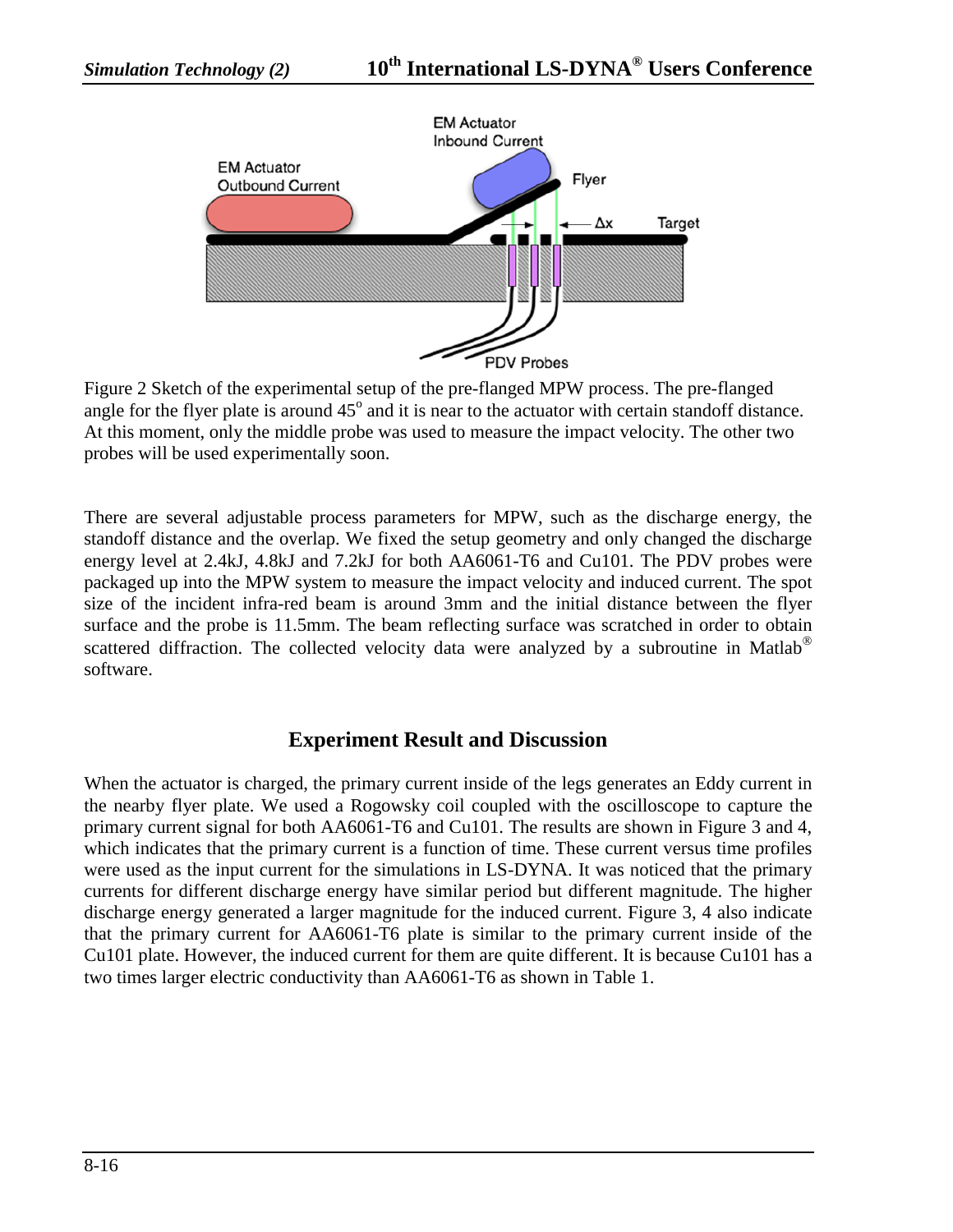

Figure 3 Induced current file for AA6061-T6 with different discharge energy.



Figure 4 Induced current file for Cu101 with different discharge energy.

PDV can capture high speed process accurately. In this paper, it was also used to measure the impact velocity. The beat frequency of the incident and reflecting beam on the free moving flyer surface is proportional to the impact velocity. Taking Cu101 at 4.8kJ discharge energy for MPW as the example shown in Figure 5, a Matlab subroutine was used to analyze the beat frequency and the result indicated that the flyer plate reached a peak velocity of about 91m/s within 60μs. The impact velocities on AA6061-T6 and Cu101 surface with different energy level were collected and are shown in Figure 6. Both the AA6061-T6 and Cu101 plates have the same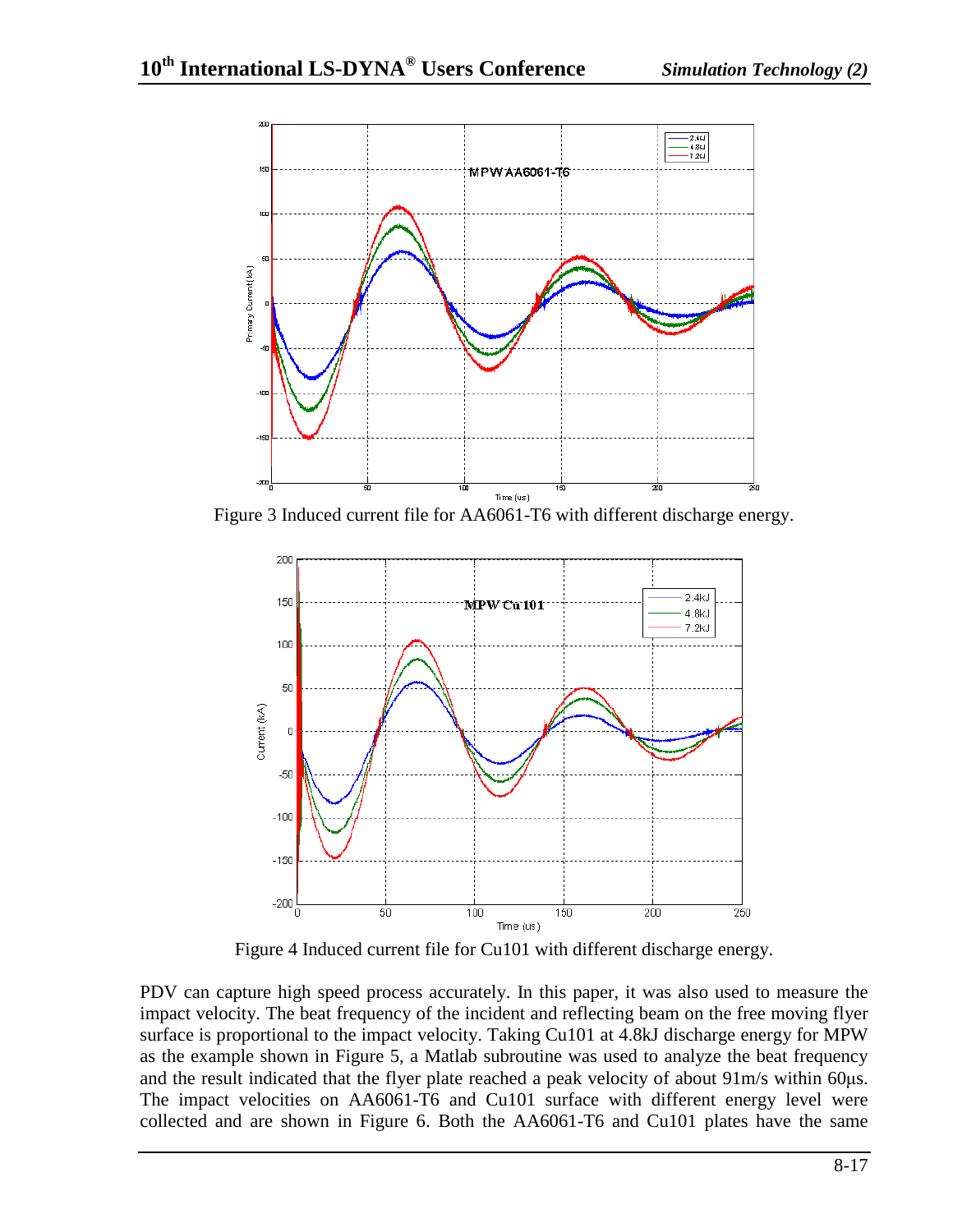volume. However, the AA6061-T6 plates gave higher velocities at the same discharge energy level, because the mass density and the inertia for AA6061-T6 are smaller than Cu101. In other words, in order to make a successful welding on Cu101, it is necessary to input more discharge energy. This result is close to our previous research work on linear MPW system, which suggested that the minimal discharge energy for successful linear welding is 4.8kJ for AA6061- T6[13] and 5.6kJ for copper[14].



Figure 5 Impact velocity as a function of impact duration for Cu101 at 4.8kJ discharge energy.



Figure 6 Comparison of the peak velocity for AA6061-T6 and Cu101. The data were collected from the same thickness plates with same pre-flanged angle.

# **Numerical Simulation Result and Discussion**

The three dimensional simulation model in LS-DYNA was built up and shown in Figure 7. There are three parts: the actuator, flyer plate and target plate, respectively. All of the parts are meshed using solid hexahedral elements, with 4 elements through the thickness of the plate. The mesh on the actuator was refined near the chamfered leg. The model is a coupled mechanical,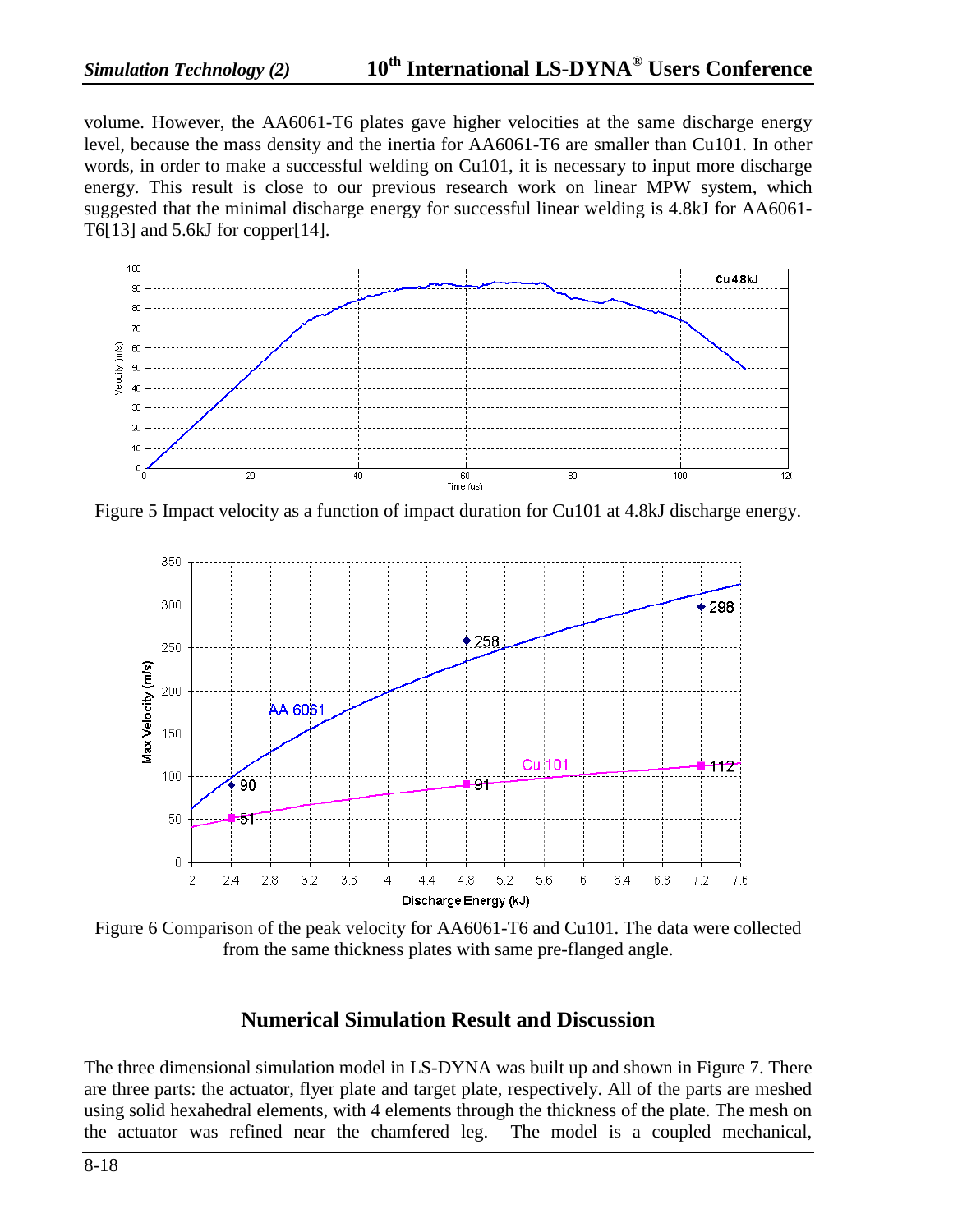electromagnetic and thermal model. The entire simulation time was setup as 40μs for every process. We also introduced the current-time profile into the solid actuator, and the associated magnetic field, electric field, and current density were calculated by solving Maxwell equations. The current density was shown in Figure 8. For the solid parts, a Finite Element Method (FEM) was used and for the surrounding air a Boundary Element Method (BEM) was used. The magnetic force was added to the mechanical solver and generated the deformation on the workpiece. Therefore, the moving velocity of the flyer pieces could be studied. At the same time, the electromagnetic field also introduced some Joule heating. The temperature of the mating interface was solved by the thermal solver. In turn, the temperature study is very important for the understanding of the MPW mechanisms. The simulation results were interpreted using LS-PREPOST. Figure 9 shows the cross-section of the MPW system at different times. The flyer plate was forced against the target plate and both of them were plastically deformed. We would like to point out that the entire MPW process is completed within 100μs, but due to the elongated BEM faces on the side of the workpiece, the computation time is extremely long. Therefore, we only set the simulation time as 40μs to save time. This is the shortcoming of the simulation work and it should be improved in the near future.



Figure 7 Meshed three-dimension model of pre-flanged MPW system in LS-DYNA. The three parts are actuator, flyer plate, and target plate.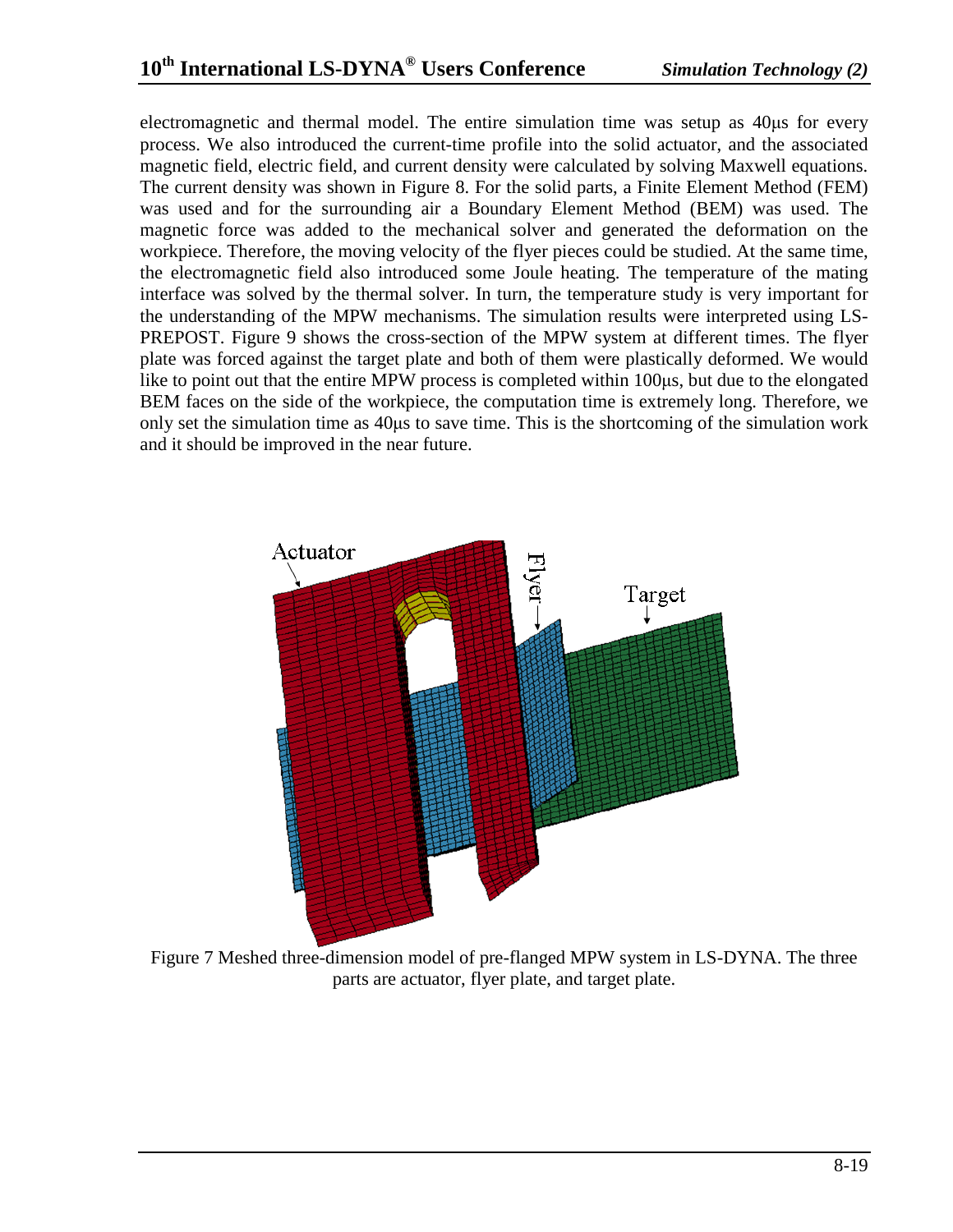

Figure 8 The current density on the flyer plate. This is the view from the bottom of the flyer plate on AA6061-T6 at 2.4kJ discharge energy.



Figure 9 Selected side view of the pre-flanged MPW process at different time step. The images were taken from 'd3plot' for AA6061-T6 at 2.4kJ discharge energy. Arrow indicates the impact direction.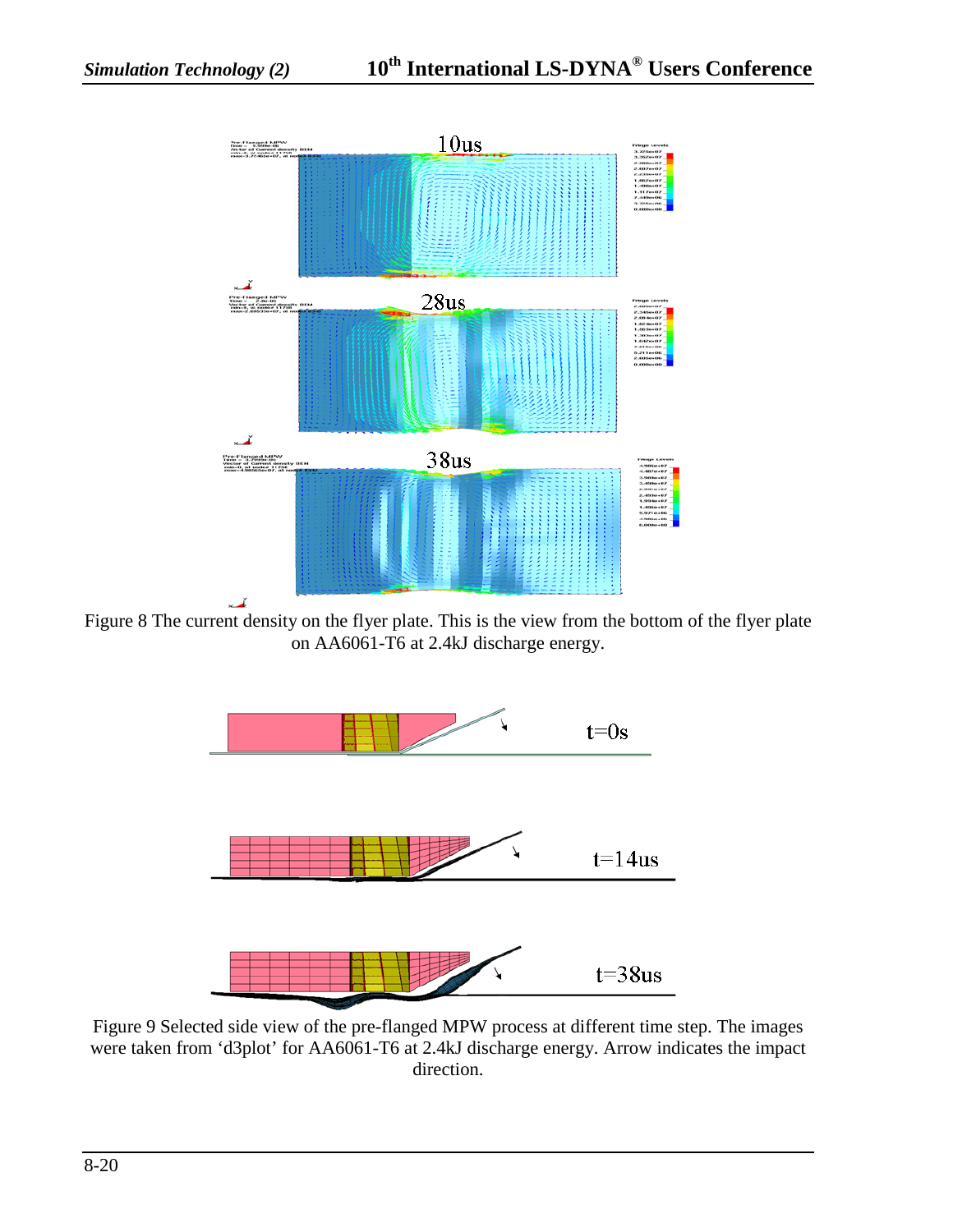The calculated velocities for AA6061-T6 and Cu101 were compared with the experimental results as shown in Figure 10 and 11. Along the impact surface, three calculated nodal peak velocities were taken into consideration and the average value of these three peak velocities were compared with the experimental results. The simulation result also indicated that AA6061-T6 plates had larger velocity than Cu101 plates. The difference between the experimental and calculation velocity could come from the simulation model setup. In order to simplify the simulation, we shortened the simulation time and did not set up any constraint on the target plates. However, in the real experiment, the target plates were supported by a solid die and could not move.







Figure 11 Comparison between the experimental and simulation velocity on Cu101.

Due to long calculation time, we did not complete the thermal calculation on all of the workpieces. Only the result for MPW on AA6061-T6 plate at 2.4kJ discharge energy was available and shown in Figure 12. The five node temperatures along the impact surface indicated that when the velocity increased, the temperature also increased but it was lower than the melting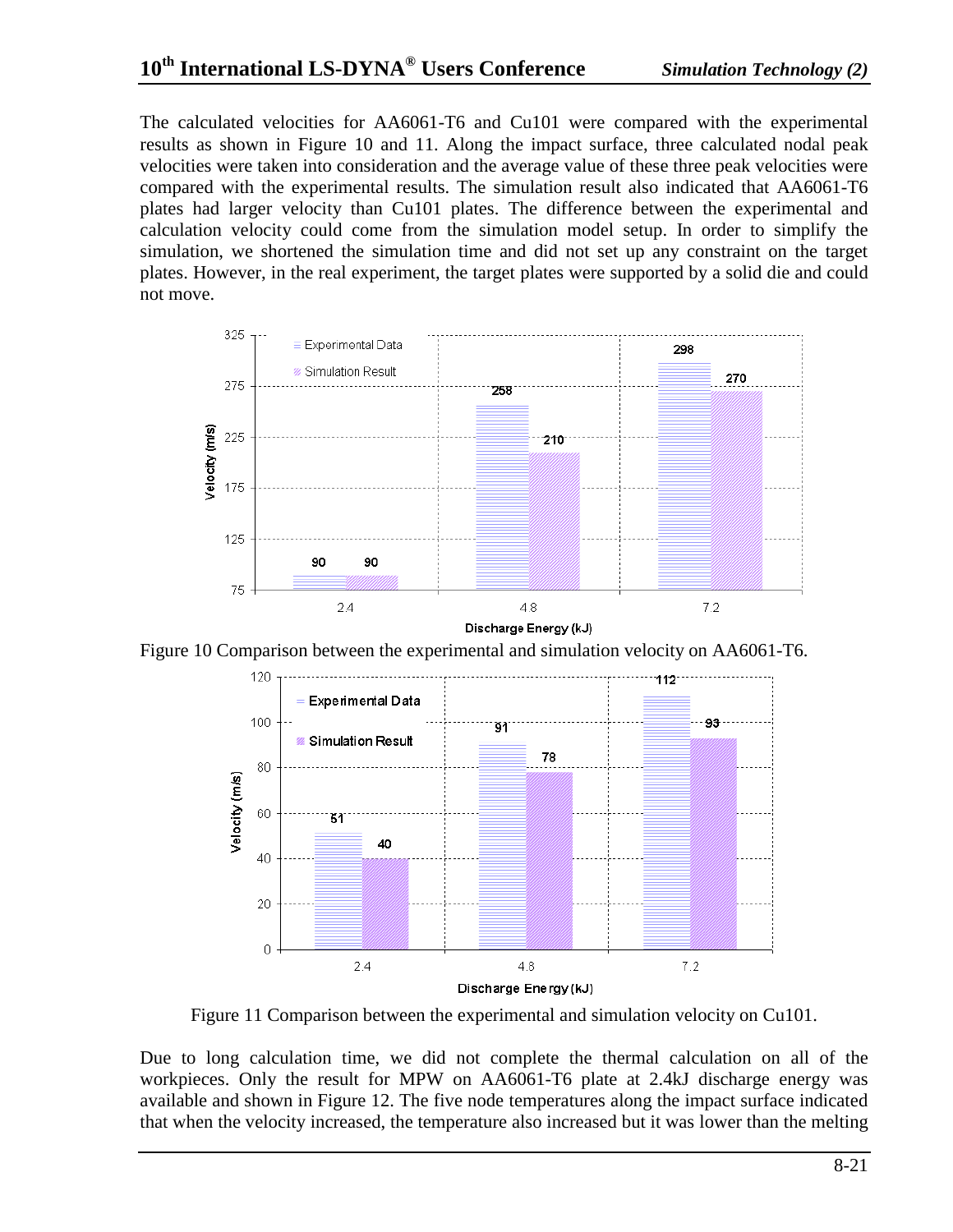point  $(T_m)$  and close to the recrystallization point, which is around  $0.5 \sim 0.6T_m$ . Therefore, the grain size near the impact surface could be recrystallized and refined by the fast heating and cooling cycling. This conclusion matched with the microstructure observation which was reported in our previous paper[13]. Future work will be carried out to carefully study the impact surface temperature.



Figure 12 Temperature profile for MPW on AA6061-T6 at 2.4kJ discharge energy for five nodes.

#### **Conclusion**

The pre-flanged MPW process was studied by PDV and LS-DYNA in this paper. The measurement of the impact velocity and the simulated impact velocity were compared. It was found that the numerical simulation results were close to the experimental result and thus the built up model in LS-DYNA can be valid with certain approximations. Based on this model, the EM field, the plastic deformation and the thermal cycles are studied. Our preliminary thermal study indicated that there is no melting occurred along the welded interface.

## **Acknowledgement**

The authors are appreciated for the support from AWS. We also thank LSTC for collaboration and support.